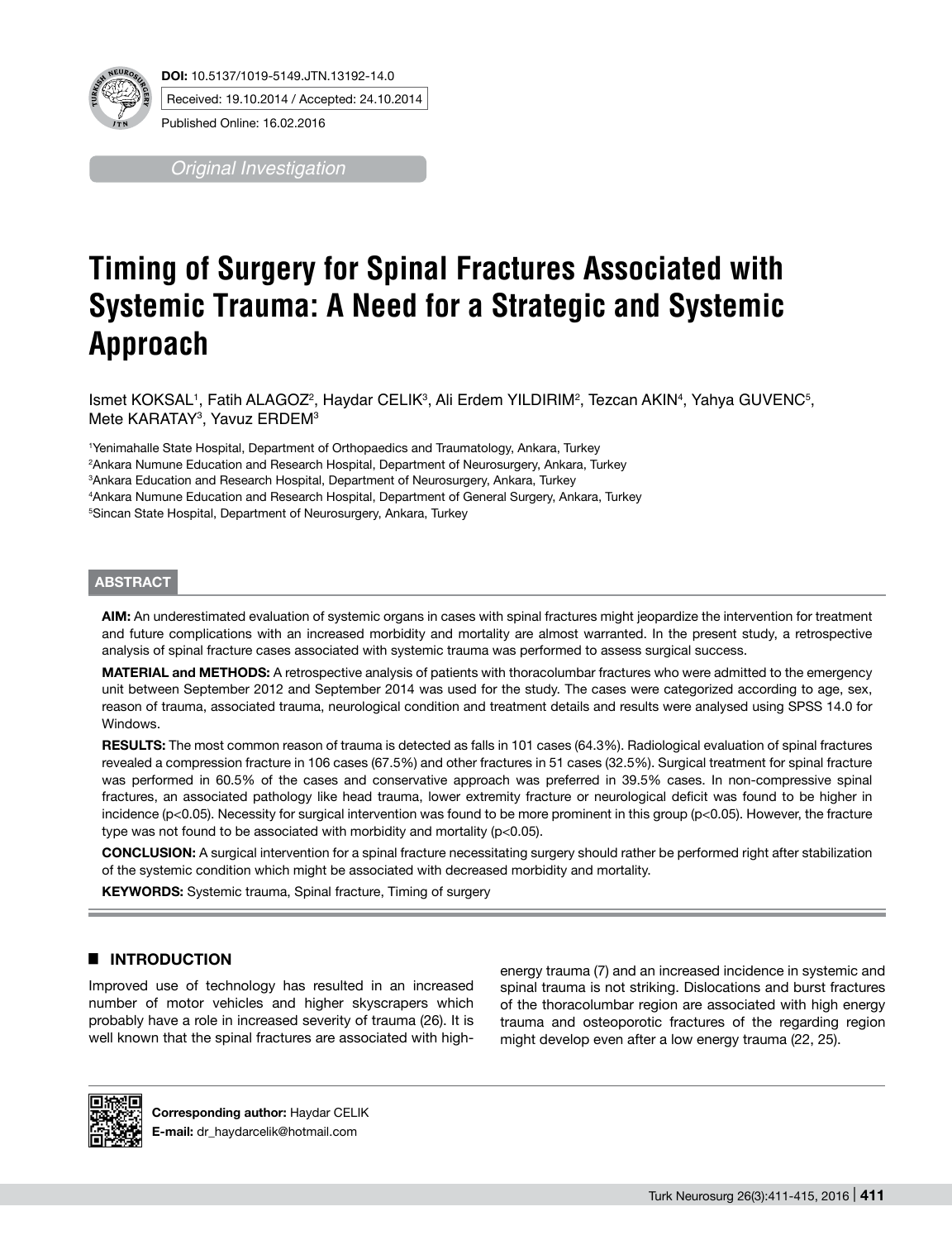Spinal fractures develop after high-energy forces in diverse directions and injury of other body systems might almost be inevitable (7). Thus clinical situation involving other systems is overwhelmingly important in the selection of treatment approach. Distinctive factors in the treatment of traumatic spinal fractures can be defined as the presence of neurological deficit and progression of the regarding injury (7). It is widely accepted that a relatively urgent surgical approach might be associated with decreased risk of complications regarding immobility (5, 13, 22). On the other hand, preservation of critical life measures after systemic trauma aids in balanced systemic status and diminished risk of successive interventions. In the present study, plan and timing of surgical intervention were studied after admission to emergency wards in patients with systemic trauma and spinal fracture.

#### █ **MATERIAL and METHODS**

A total of 157 patients who were admitted to Ankara Numune and Ankara Education and Research Hospitals between September 2012 and September 2014 were retrospectively analyzed for systemic trauma and thoracolumbar fractures. Neurological condition at the time of diagnosis and detailed radiological analyses were thoroughly evaluated for the study. According to the multi-trauma protocol at the emergency wards of our center, radiological scans of head, thorax, abdomen and major extremities were performed. The cases were categorized according to age, sex, reason of trauma, associated trauma, fracture type, neurological condition and treatment details and results were statistically analyzed. Patients who have minor fractures including transverse and spinous process fractures were all excluded from the study.

Vital functions including blood pressure, blood hemoglobin and oxygen levels were all evaluated in patients presenting with systemic trauma. Patients with deteriorated functions due to associated pathologies like brain or lung contusion, abdominal injury, pelvis or long extremity fractures were meticulously evaluated to attain a stable level of vital signs.

Systemic influence of all regarding pathologies were corrected before surgical intervention and patients were operated after detailed radiological studies. Computed tomography (CT) and direct X-rays were evaluated for McCormack score and posterior stabilization was preferred for patients with a score between 4 and 6. Patients with a score of 7 or over were operated by posterior stabilization and anterior fusion technique. Patients with a score of 5 or more on magnetic resonance imaging (MRI) in accordance with the thoracolumbar injury classification and severity (TLICS) score were subjected to surgical treatment whereas patients with a score of 3 or less were treated with conservative measures. Patients with a score of 4 were subjected to conservative or surgical measures depending on other scores and associated systemic injury.

All data were evaluated with Statistical Package for Social Sciences (SPSS) 19.0 for Windows. Numerical variables were further analyzed with the Kolmogorov-Smirnov test to check normal distribution. Descriptive statistics were defined as mean±SD (standard deviation) and categorical variables were shown as number of cases (n) and percentages (%). Categorical variables were analyzed with chi square test. P values below 0.05 (p<0.05) were accepted as significant.

# █ **Results**

Mean age of patients included into the study was calculated as  $47.7 \pm 16.9$  years. 94 cases were male (59.9%) and 63 (40.1%) were female. The most common cause of trauma was detected as falls from a height in 64.3% of cases. Motor vehicle accidents were the second common etiological factor with 38 cases (24.2%). Number of work accidents was 18 (11.5%) and they form the third common cause of spinal fractures. Number of cases with compression fractures was 106 (67.5%) and patients with non-compressive fractures were 51 (32.5%). Sixty-five cases (41.4%) were reported to have an associated injury necessitating surgical intervention and lower extremity fracture (25 cases, 15.9%) was found to be most prominent. Neurological deficit was noted in 11 cases (19.6%) and 60.5 percent of cases were treated with surgical measures. Mortality and morbidity rates were found as 1.3 and 1.9% respectively (Table I).

One patient from compression trauma group was lost due to pulmonary embolus and one patient from non-compressive trauma group died because of cerebrovascular occlusive event (Both patients had lower extremity fractures).

Systemic functions (blood pressure, blood oxygen saturation and hemoglobin levels etc.) were corrected primarily. Associated injuries such as head trauma, lung contusion, abdominal injury, pelvis and extremity fractures (65 cases, 41.4%) were stabilized before a surgical intervention. Patients having systemic trauma (34 cases, 21.6%) were operated in an elective urgent basis.

Strategy and indication of surgical intervention was determined according to the McCormack score and TLICS classification. 53 patients (50%) with a McCormack score between 4 and 6 and TLICS score of 5 or over were operated using posterior stabilization. Fifty-one patients with a non-compressive fracture were evaluated with the same scoring system and 42 cases (82.4%) were operated using posterior stabilization. Six patients with a McCormack score of 7 or over were operated by posterior stabilization and anterior fixation. Reasons of morbidity were lower extremity motor deficit after posterior stabilization in one and peroneal-posterior tibial nerve at the postoperative period of lower extremity fracture surgery in another case.

There was no statistical correlation between fracture type and type of injury (p<0.05). Associated injuries and neurological deficit were found to be more prominent in non-compressive fractures (p<0.05). Surgery was required more in non-compressive fractures (p<0.05) nevertheless there was no statistical correlation with fracture type, mortality and morbidity (Table II) (p>0.05).

## █ **Discussion**

Despite the presence of protective anatomic structures, interfacet connections preserving joint stability, thoracolumbar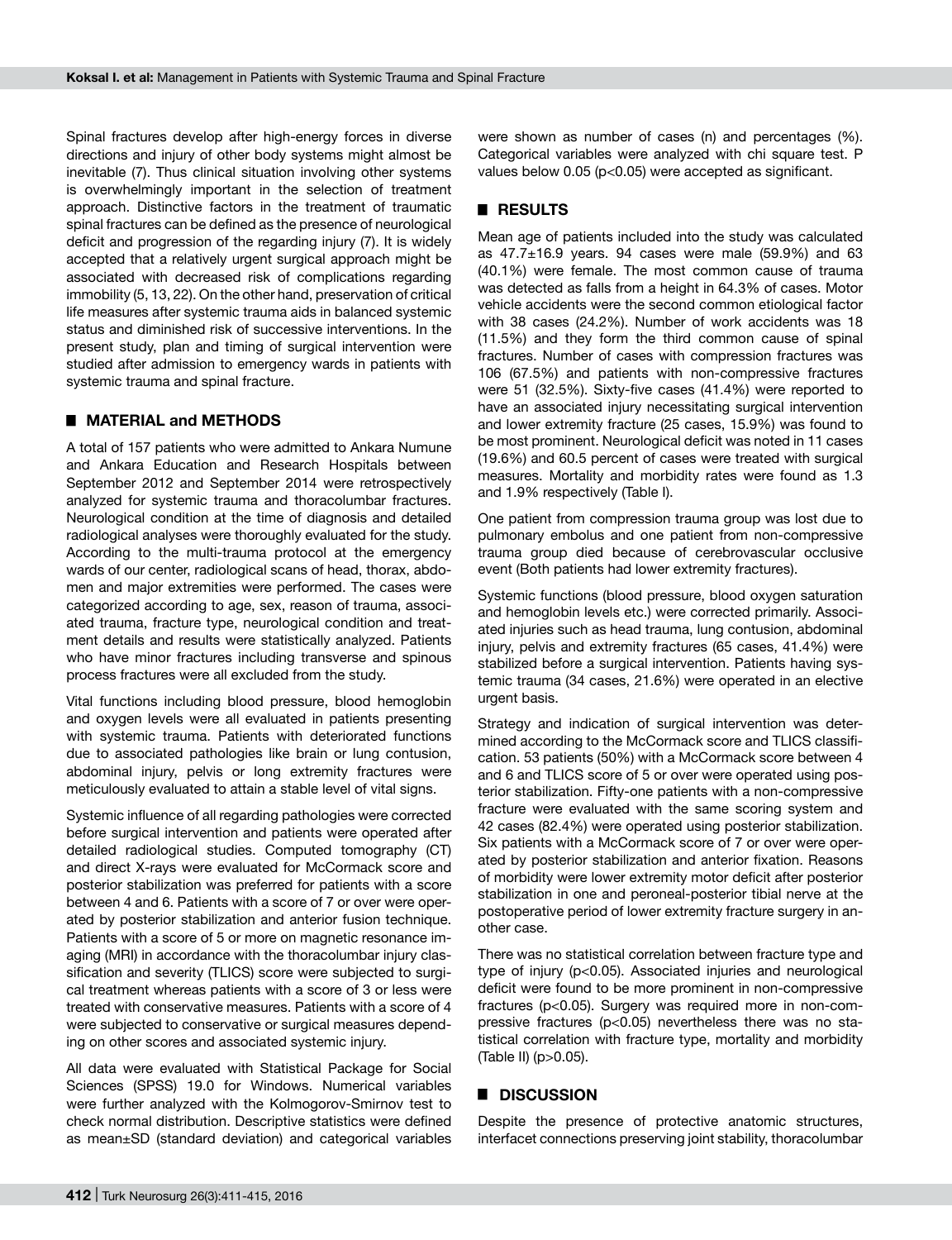**Table I:** Demographic Results

|                                 |                     | $Mean \pm SD/N$<br>(%) |
|---------------------------------|---------------------|------------------------|
| Age                             |                     | $47.7 + 16.9$          |
| Sex                             | Male                | 94 (59.9)              |
|                                 | Female              | 63 (40.1)              |
| Type of trauma                  | Vehicle accidents   | 38 (24.2)              |
|                                 | Work accidents      | 18 (11.5)              |
|                                 | Falls from a height | 101 (64.3)             |
| Mechanism of<br>trauma          | Compression         | 106 (67.5)             |
|                                 | <b>Burst</b>        | 51 (32.5)              |
| Associated injury               |                     | 65 (41.4)              |
| Type of<br>associated<br>injury | Head                | 7(4.5)                 |
|                                 | Abdomen             | 19 (12.1)              |
|                                 | Thorax              | 15 (9.6)               |
|                                 | Upper extremity     | 16 (10.2)              |
|                                 | Pelvis              | 9(5.7)                 |
|                                 | Lower extremity     | 25 (15.9)              |
| Neurological<br>deficit         |                     | 11 (7.0)               |
| Type of<br>treatment            | Surgery             | 95 (60.5)              |
|                                 | Conservative        | 62 (39.5)              |
| Result                          | Exitus              | 2(1.3)                 |
|                                 | Morbidity           | 3(1.9)                 |
|                                 | Improved            | 152 (96.8)             |

region is one of the most vulnerable region for trauma due to high range of motion and other anatomic factors (8). Thoracolumbar region is reported as the most common area for spine fractures in Turkish national and international studies. In several multicenter studies, thoracolumbar fractures are most common at T1-L1 level followed by L2-L5 levels and similar results were noted in our national studies (2,3,12).

Compression fractures are fractures involving anterior column and rarely associated with neurological injury. Anterior column fractures are usually stable. However burst fractures are usually unstable and associated with middle column injury. Spinal cord is usually accepted to be instable at circumstances of failed fusion, loss of height over 50 percent, kyphosis with angulation more than 20 degrees, multilevel fractures and associated neurological injury (7).

Mean age of patients was 42.6 years and 80.6 of them were male as released from National Spinal Cord Injury Statistical Center (NSCISC). The national studies performed at our country were compatible with results of NSCISC and majority of patients were male (19,21,26). In the present study, mean age was calculated as 47.7 and 59.9% of patients were male. The main reasons might be relatively more active physical performance of males within the social life and increased use of motor vehicles.

Ghobrial et al. reported that burst fractures constitute as high as 45% of all thoracolumbar fractures (13). Another study by Been and Bouma reported a rate of 49% (4). In the present study, the compression fracture rate was significantly higher than burst fracture. The main reasons might be relatively high proportion of work accidents and motor vehicle injuries. It should be noted that the energy produced at work accidents and motor vehicle injuries is lower when compared to falls from a height. Furthermore the angle of force is horizontal and ends in wedge fractures according to our belief. On the other hand, the angle of force in falls from a height is vertical which easily give rise to burst fractures.

Many studies regarding spinal cord trauma demonstrated that motor vehicle accidents are the most frequent reason followed by falls from a height and other reasons (16,20,24). Been and Bouma reported falls from a height as the most common reason of thoracolumbar fractures (4). In another study, motor vehicle accidents were found to be most frequent reason of thoracolumbar fractures (19). Ucar et al. reported falls from a height to be most common (23). In the present study, falls from a height was found to be most frequent and to our belief the main reasons are insufficient laws regulating the safety at work, increased suicidal attempts within the last decade and traditional habit of sleeping at roof in some rural areas of Turkey. Burst fractures form the major group among falls from a height in the present study and this might be due to relatively higher energy exposure at a fall from a height.

An associated injury was reported in almost half of the thoracolumbar fractures (1,17,26). Saboe et al. reported that the most frequently associated trauma is head injury and the incidence of extremity trauma is 23% (17). In another study, the incidence of pelvic and lower extremity fracture was found to be highest due to the high energy of lumbar fractures (18). In the present study, incidence of an associated injury was detected to be highest in burst fractures and the main reason might be the necessity of a high energy to produce a lumbar fracture. Furthermore, the incidence of lower extremity fractures was reported at a higher incidence since the spread of energy at a fall from a height is from the lower extremity to spinal column vertebrae. We propose that the incidence of head trauma, extremity fractures and pelvis trauma was found to be highest not only due to energy level but also due to plane of energy.

There are reports which point to a stable clinical status of burst fractures despite a relative tendency for a neurological deficit due to separated bone fragments (2,8). The main reasons of neurological deficit are vascular ischemia, edema or hematoma of the spinal cord and cauda equina fibers at the time of injury (2,6,7,15). Ghobrial et al. reported a neurological deficit in almost half of the cases with burst fractures (13). Neurological deficit risk was relatively lower since the major site of injury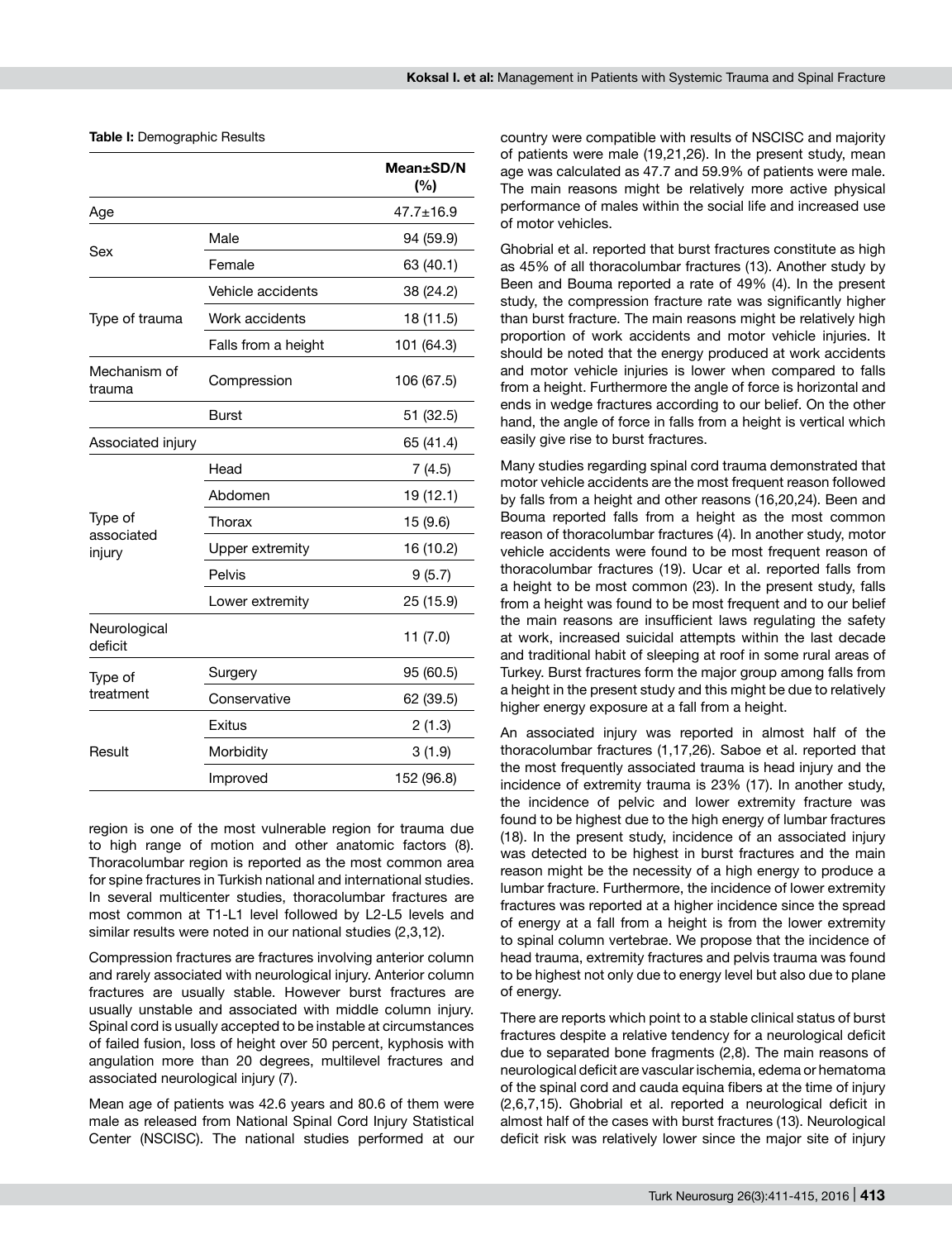|                              |                     | <b>Fracture type</b>              |                               |         |
|------------------------------|---------------------|-----------------------------------|-------------------------------|---------|
|                              |                     | <b>Compressive</b><br>n:106 n (%) | Non-compressive<br>n:51 n (%) | p value |
| Mechanism of trauma          | Vehicle accidents   | 29 (27.3)                         | 9(17.6)                       | 0.314   |
|                              | Work accidents      | 13 (12.3)                         | 5(9.8)                        |         |
|                              | Falls from a height | 64 (60.4)                         | 37 (72.6)                     |         |
| Associated Injury            |                     | 37 (34.9)                         | 28 (54.9)                     | 0.017   |
| Type of associated<br>injury | Head                | 1(1.0)                            | 6(11.8)                       | 0.002   |
|                              | Thorax              | 10(9.4)                           | 5(9.8)                        | 0.941   |
|                              | Abdomen             | 12 (11.3)                         | 7(13.7)                       | 0.665   |
|                              | Upper extremity     | 10(9.4)                           | 6(11.8)                       | 0.651   |
|                              | Pelvis              | 4(3.8)                            | 5(9.8)                        | 0.128   |
|                              | Lower extremity     | 12 (11.3)                         | 13 (25.5)                     | 0.023   |
| Neurological deficit         |                     | 2(1.9)                            | 9(17.7)                       | 0.001   |
| Type of treatment            | Surgery             | 53 (50.0)                         | 42 (82.4)                     | < 0.001 |
|                              | Conservative        | 53 (50.0)                         | 9(17.6)                       |         |
| Result                       | Exitus              | 1(1.0)                            | 1(1.9)                        |         |
|                              | Morbidity           | 1(1.0)                            | 2(3.9)                        | 0.380   |
|                              | Improved            | 104 (98.0)                        | 48 (94.2)                     |         |

**Table II:** The Relation Between Fracture Type and Characteristics of Injury

was the body of vertebrae (7). In our study, neurological deficit risk was relatively high due to hematoma, edema, increased vascular injury risk and spinal cord injury due to separated fragments and a high energy is undoubtedly associated with non-compressive fractures. Surgical treatment is preferred instead of conservative management since a spinal column alignment, stabilization and an ideal canal width might be provided earlier (7,14). Partial neurological injury, progressive neurological deficit and spinal canal stenosis necessitates an immediate surgical intervention in lumbar fractures (7). However neurological improvement was not confirmed with a surgical correction (19). In the present study, surgery was most likely preferred in burst fractures due to higher incidence of associated neurological injury and separated bone fragments compromising spinal canal. An associated high energy in these fractures might raise doubt for a progressive neurological deficit hence an increased tendency for surgical correction.

Despite the improvements in design of vehicles, recovery of safety precautions and more advanced first aid equipments, the mortality rate due to spinal cord injuries is still as high as 16%. A significant decline of mortality rate within the last few decades should not be denied. The reasons of mortality are usually due to associated trauma and secondary infections (9-11,16,22). Ghobrial et al. also pointed to the importance of relation between associated trauma incidence and increased risk of mortality. Their morbidity rate was 4.35 % and compatible with the reported incidences in the literature (13). The morbidity rate reported in the present study was compatible with the results of the literature and the mortality rate was relatively low. The main reasons might be a strategy of patient admission after correction of vital signs and exclusion and correction of associated trauma. The reported rate in the literature might be associated not only with thoracolumbar trauma but also with delays in access to the hospital. Time delays in transfer or massive bleeding at transfer or accident location further influence this rate. A high mortality rate due to pulmonary emboli and cerebrovascular accidents supports our theory that mortality rate is highest before admission to the medical center.

The results above showed that there was no correlation between fracture type and morbidity or mortality rates. In conclusion, incidence of neurological deficit and an associated systemic pathology was found to be highest in non-compressive fractures due to high energy trauma verifying a more pronounced benefit from an earlier surgical intervention.